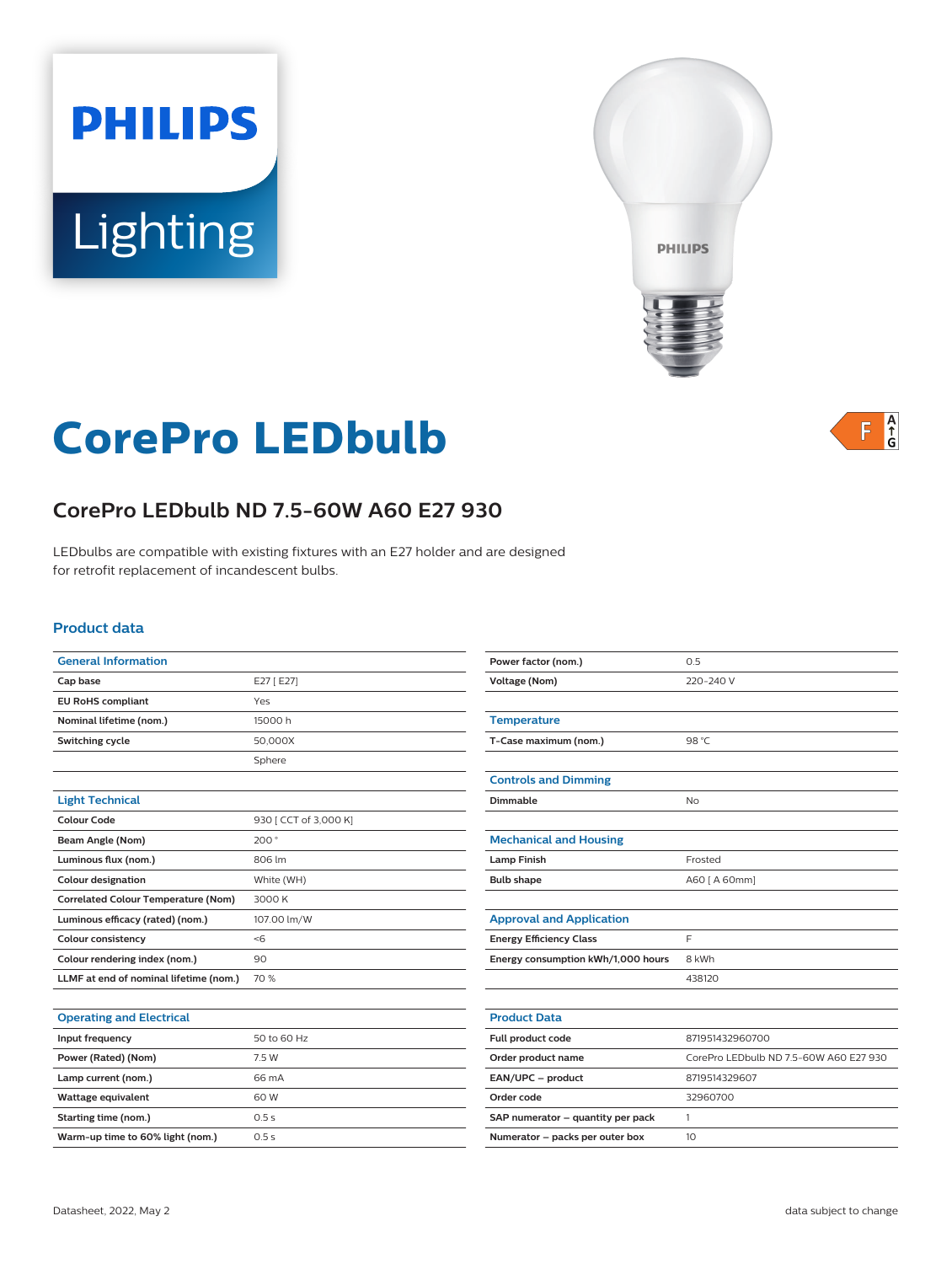# **CorePro LEDbulb**

| <b>SAP material</b>    | 929003002302 |
|------------------------|--------------|
| SAP net weight (piece) | 0.076 kg     |

#### **Dimensional drawing**



| Product                                |              |
|----------------------------------------|--------------|
| CorePro LEDbulb ND 7.5-60W A60 E27 930 | 60 mm 110 mm |

**CorePro LEDbulb ND 7.5-60W A60 E27 930**

#### **Photometric data**





**LEDbulb CorePro A60 7,5W E27 930 FR-LDD**

**LEDbulb CorePro 7,5W A60 E27 930 FR-POC**

|                                                                                                               |                                                                                                                                                                                                                                                                                                                       | General Uniform Lishting                                              |
|---------------------------------------------------------------------------------------------------------------|-----------------------------------------------------------------------------------------------------------------------------------------------------------------------------------------------------------------------------------------------------------------------------------------------------------------------|-----------------------------------------------------------------------|
|                                                                                                               |                                                                                                                                                                                                                                                                                                                       | 1 x 9290830023 7.5W 30000<br><b>La Mid-Im</b>                         |
|                                                                                                               | Questo existente duranti<br>49.64.68<br>__<br>University Service Mid-                                                                                                                                                                                                                                                 | <b>UGLAyer</b><br>--<br>$\overline{11}$<br>×<br><b>Luminers</b> Table |
| <b>STAR</b><br><b>STATISTICS</b><br>bears, 19<br><b>RANKIN</b><br><b>Children Ave.</b><br><b>Charles Card</b> | in which will not written about<br>---<br>۰<br>Ξ<br>۰<br>.<br>==<br>ΞE<br>==<br>ニニ<br>ΞE<br>: 2<br>٠<br>===<br>u<br>÷<br>÷<br>п<br>z<br>٠<br>Ξ<br>٠<br>٠<br>×.<br>à.<br>===<br>A):<br>٠<br>$\overline{\phantom{a}}$<br>٠<br>--<br>Ξ<br>۰<br>Ξ<br>--<br>Ξ<br>-<br>Ξ<br>22<br>22 3 3<br>ΞI<br>==<br>Ξ<br>==<br>Ξ<br>$-$ | 114.4                                                                 |

CalcuLuX Photometrics 4.5 Philips Lighting B.V. Page: 1/1

**LEDbulb CorePro 7,5W A60 E27 930-GUL**

Datasheet, 2022, May 2 2 data subject to change